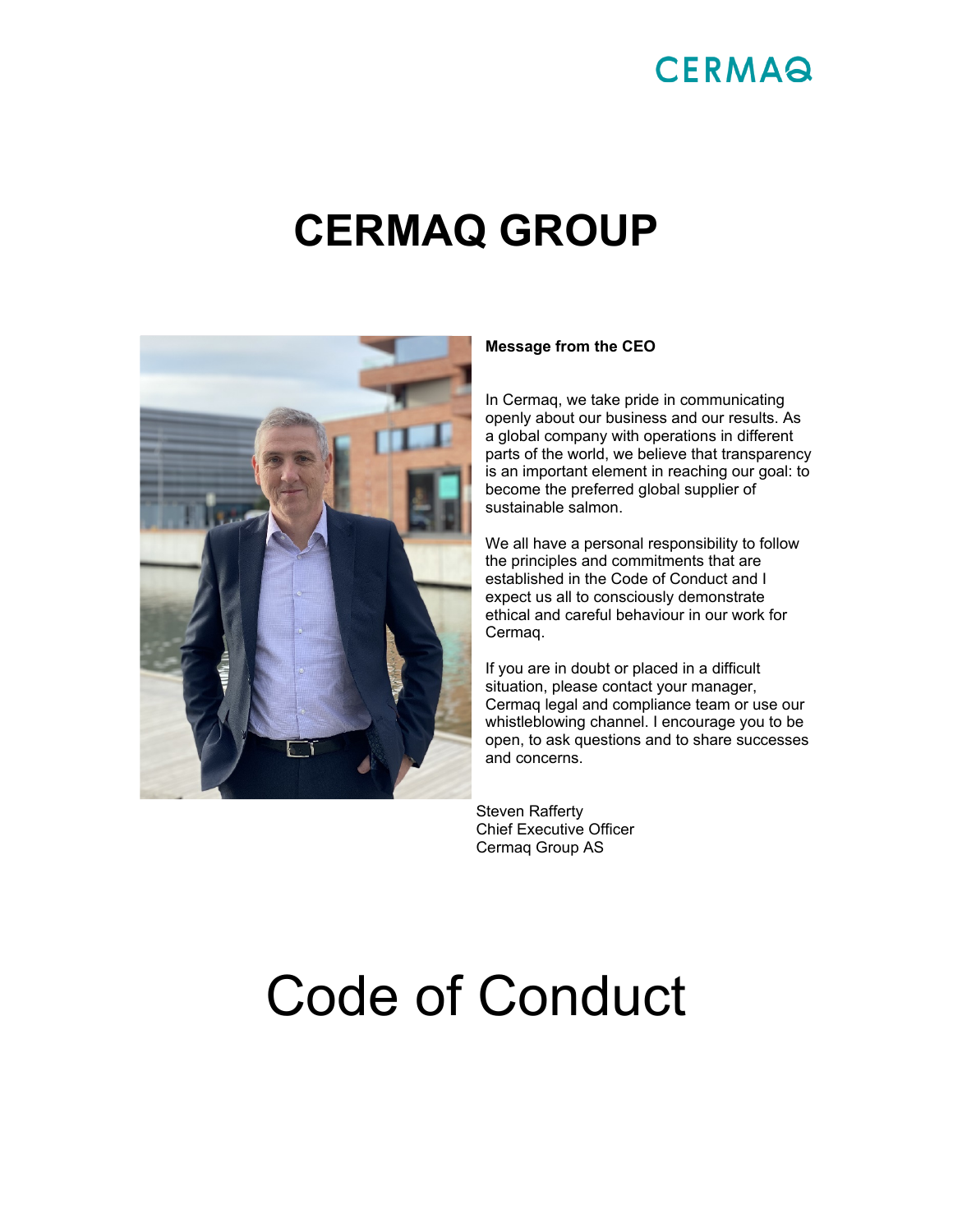## CERMAQ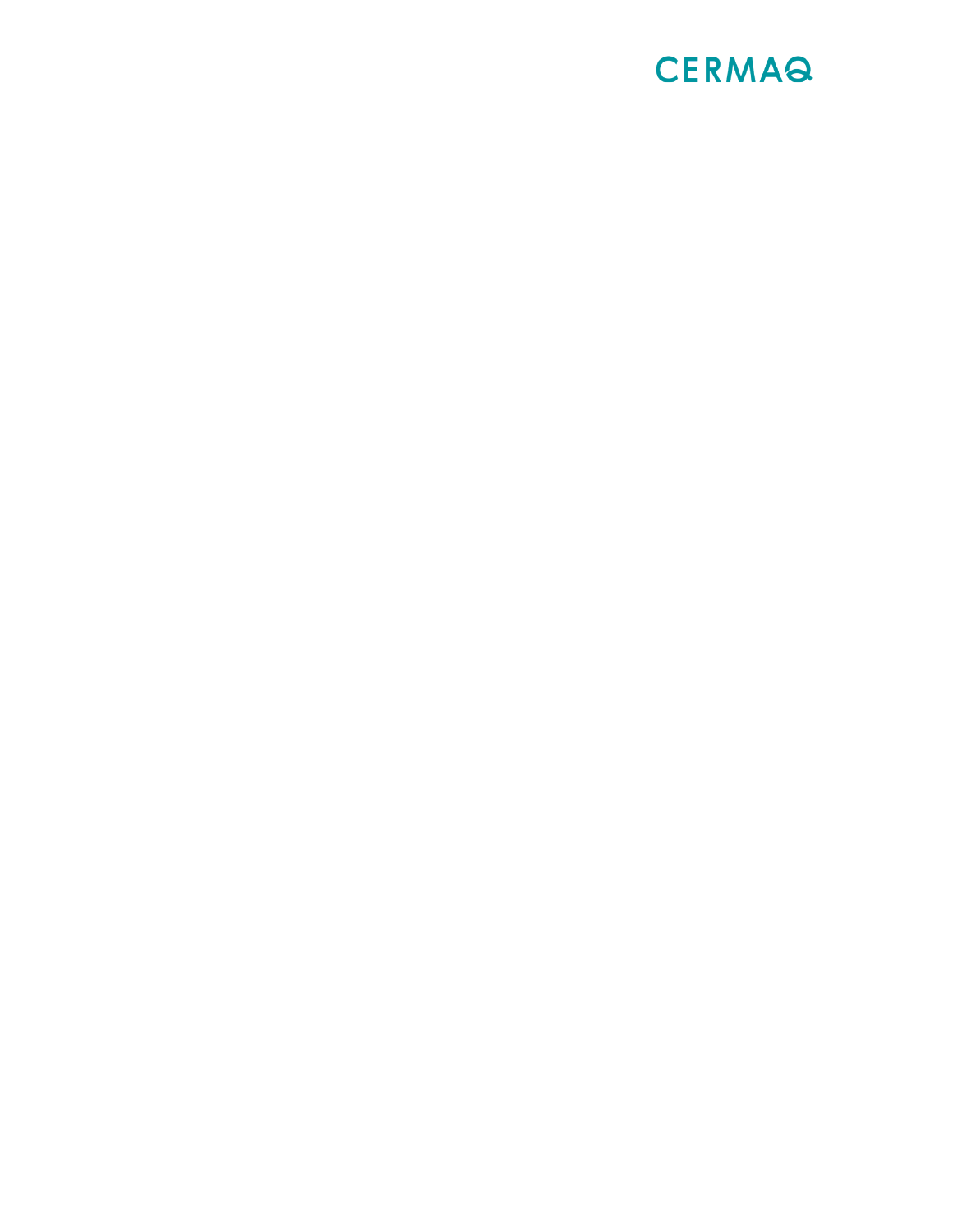

### **General**

Cermaq shall conduct its business with integrity, respecting the laws, cultures, and rights of individuals in all of the countries where we operate. As a global company, all Cermaq employees are at the same time expected to act in accordance with global professional standards in accordance with our company values.

The Code of Conduct is approved by the Board of Directors of Cermaq Group AS. It addresses important principles and set clear rules and expectations to our behavior towards each other and towards our business partners and other stakeholders.

As employees and representatives of Cermaq, it is mandatory to understand and apply the Code of Conduct. You are encouraged to consult with colleagues or direct manager when you have issues or questions regarding compliance with this document. You are also required to report any evidence of violations that you identify. Reporting violations will never serve as a basis for disciplinary action.

All employees of Cermaq are subject to the laws and regulations of the country they work or conduct business. If such laws and regulations differ from our Code of Conduct, the highest ethical standard shall be applied. Violation of the Code of Conduct or applicable laws may lead to internal disciplinary actions, dismissal or even criminal prosecution.

If there are questions regarding the understanding or application of the Code of Conduct or if you require advice in the handling of a specific ethical dilemma, you can always contact the Chief Legal Officer ([axel.gustavsen@cermaq.com\)](mailto:axel.gustavsen@cermaq.com) or Group Legal Counsel (niels.georg.holm@cermaq.com).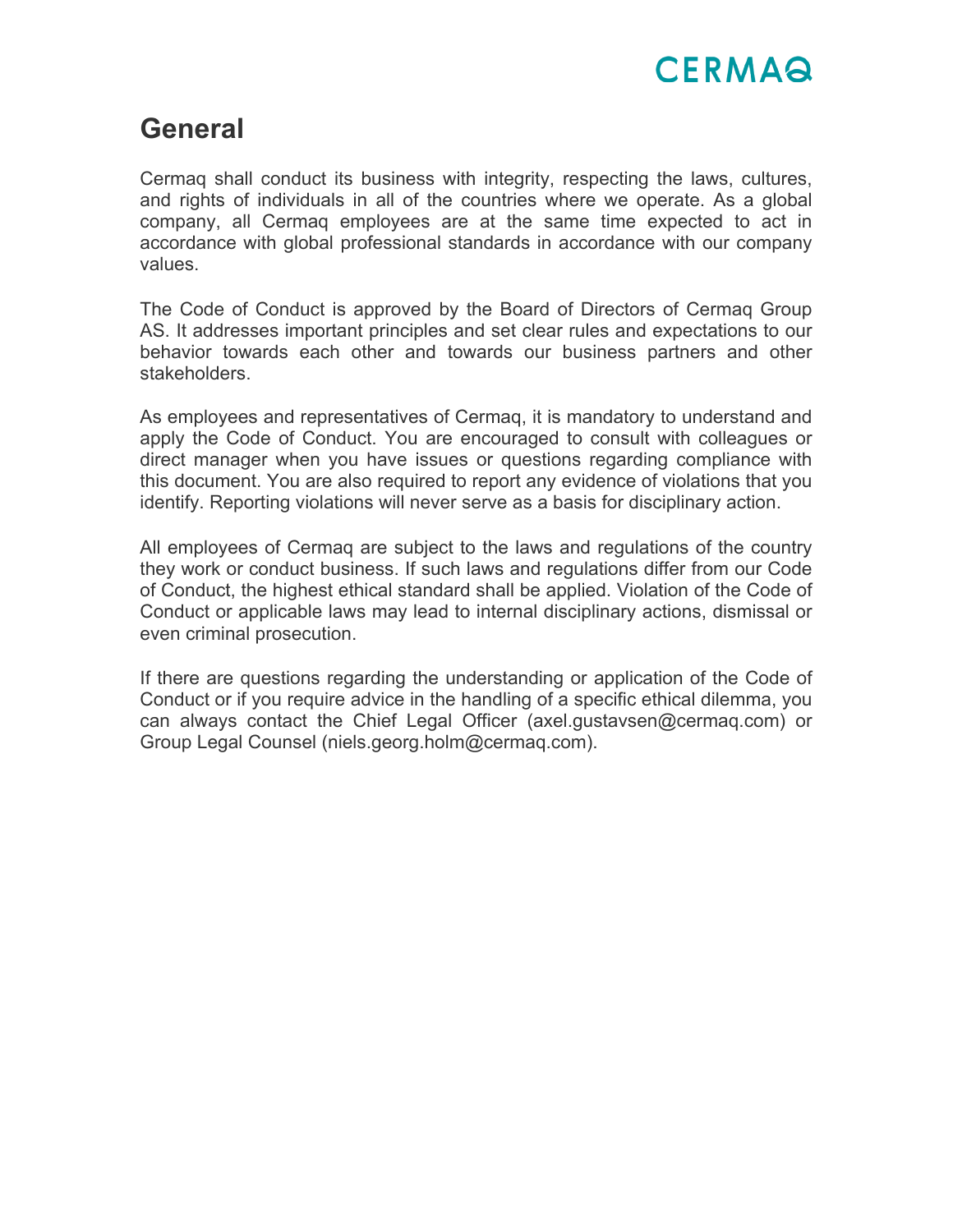

#### **CERMAQ GROUP AS**

#### **Code of Conduct**

Adopted by Cermaq Group AS' board: 30 September 2005, amended 23 November 2007, 15 February 2011, 8 December 2011, 28 April 2014, 8 December 2014, 29 May 2015,14 December 2015 and 27 September 2017.

#### **1 OBJECTIVE AND AREA OF APPLICATION – LINE MANAGER'S RESPONSIBILITIES**

Cermaq's Code of Conduct (the **Code**) aims to describe Cermaq's ethical norms and standards for corporate responsibility and to ensure that persons acting on behalf of Cermaq do so in an ethically responsible manner that underpins Cermaq's corporate responsibilities.

Any reference made in the Code to Cermaq or to its group companies refers to Cermaq Group AS including its subsidiaries.

The Code applies to the group's employees and contract workers, board members of Cermaq Group AS and other group companies and to any other persons acting on behalf of companies in the group. References made in the Code to "employees" include all persons to whom the Code applies.

The line manager shall ensure that the Code is made known to employees in his/ her line and shall make arrangements to ensure that it is complied with.

If doubts arise as to whether an activity is permitted or justifiable on the basis of the Code, the person in question should seek advice from his/her immediate superior and/or Cermaq Group legal.

#### **2 CERMAQ'S VISION AND CORE VALUES**

Cermaq's Vision is to be the Customer's Choice. The customer orientation applies both inside and outside the organization and is part of our culture. The Vision consists of a Business Idea, a Main Goal and Cermaq's Core Values. Cermaq's Business Idea is to bring sustainable salmon and trout from egg to plate. Cermaq's Main Goal is to be the preferred global supplier of sustainable salmon by 2020.

Cermaq's Core Values are:

| <b>Core Value</b>                                    | <b>HOW we live the value</b>                                                        | <b>WHY we commit to this</b><br>value                                                                                                       |
|------------------------------------------------------|-------------------------------------------------------------------------------------|---------------------------------------------------------------------------------------------------------------------------------------------|
| <b>Business Mindedness</b>                           | We always seek opportunities<br>to generate profit and reduce<br>cost.              | Value creation is the purpose<br>of our business.                                                                                           |
| <b>Corporate Responsibility to</b><br><b>Society</b> | We conduct our business in a<br>responsible manner to add<br>value to the society.  | The company has a<br>responsibility for people,<br>communities and environment<br>affected by our business.                                 |
| <b>Integrity</b>                                     | We are loyal to our standards<br>and base our decisions on<br>fairness and respect. | Integrity and consistent<br>approaches through the group<br>help us to maintain pride and<br>earn trust as individuals and<br>as a company. |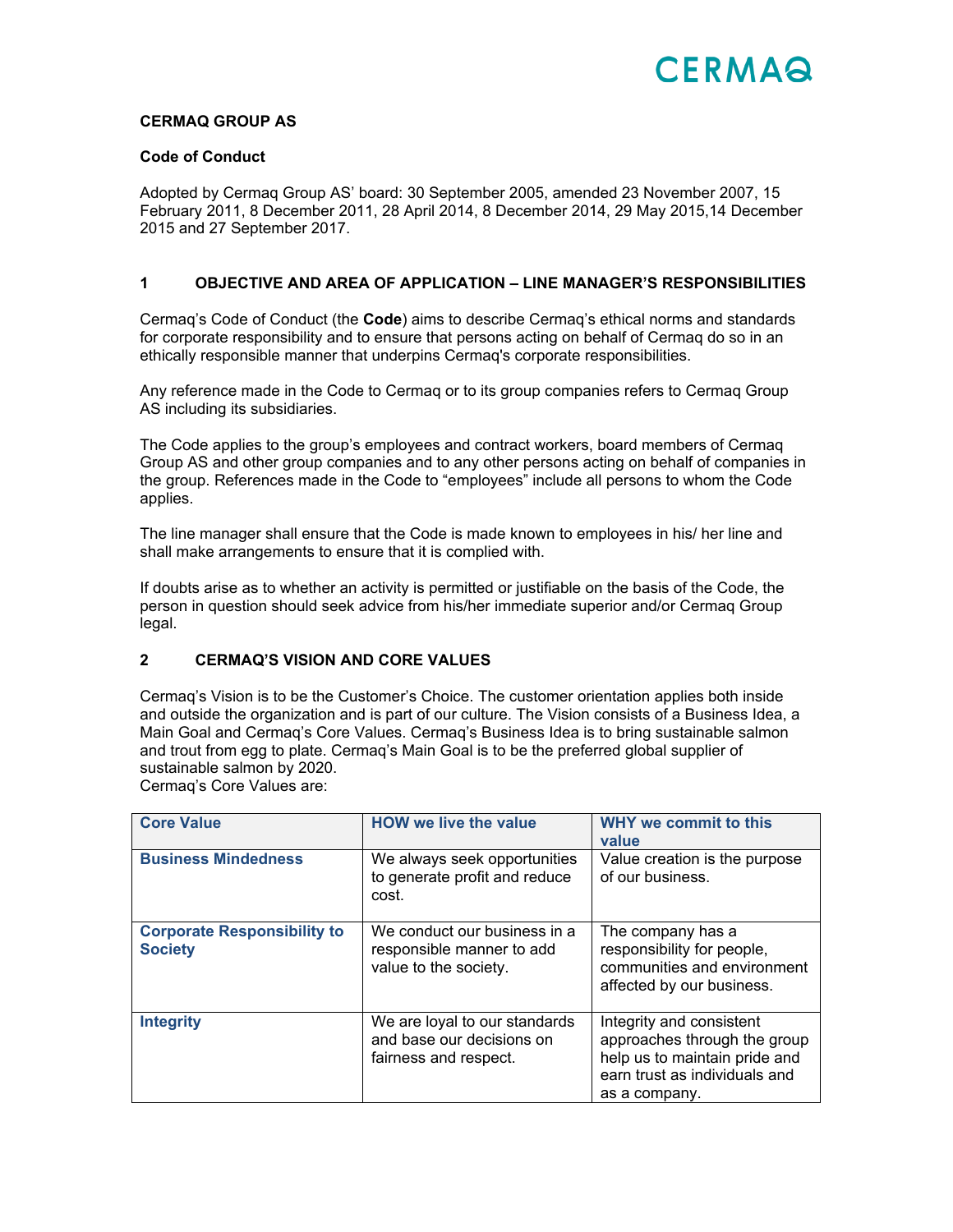

| <b>Sharing Success and</b><br><b>Concerns</b> | We share information pro-<br>actively and engage<br>colleagues and stakeholders<br>in achievements and<br>dilemmas. | Transparency and<br>involvement create trust and<br>improve the quality of<br>decisions. |
|-----------------------------------------------|---------------------------------------------------------------------------------------------------------------------|------------------------------------------------------------------------------------------|
| <b>Long Term Perspective</b>                  | Long term profit comes before<br>short term gain.                                                                   | Success is defined by value<br>creation over time and lasting<br>customer satisfaction.  |

#### **3 GUIDELINES ON PREVENTING CORRUPTION**

#### **3.1 Bribes**

Employees of Cermaq shall not offer or receive any form of bribes. A bribe is defined as the giving or offering of a gift or service by a person in order to obtain undue benefits for himself/herself or the Company. Gift or service may in context be in any form, e.g. cash or back transfer of money, objects, tickets, excessive dining or entertainment as examples.

Same as for bribes, Cermaq does not permit so-called facilitation payments, i.e. payments made to secure or expedite something that the payer is entitled to. Such payments have historically been practiced in certain countries e.g. in connection with customs declaration or boarder security, and is regardless of local practice or regulations not accepted by Cermaq anywhere in the world. However, if a Cermaq employee fears for her/his own freedom or security, it may be acceptable not to reject a facilitation payment, and in such case Cermaq Group Legal shall always be consulted and before the payment is made to the extent possible. Anyone suspecting that bribery or facilitation payments are taking place in relation to Cermaq's business must immediately give notice to that effect, in accordance with Cermaq's guidelines for whistle blowing.

#### **3.2 Gifts, services and representation**

Employees of Cermaq shall exercise caution in their giving and receiving of gifts, services and other benefits. Gifts, services and benefits shall not exceed what is deemed normal and reasonable in the country in question. The size of and circumstances surrounding gifts, services and benefits being given or received shall be such that the employee is able to speak openly about it.

Gifts and the like shall under no circumstance be given or received if there is a question of:

- a negotiating, application or bidding situation or where a return favour is expected, or
- money, loans or private services, or
- frequent gifts, or
- gifts to public servants or politicians, or
- gifts accompanied by specific conditions, or
- gifts from a single party of a value exceeding USD 100 annually (except with the prior written approval of a superior)

Representation in the form of receptions, dining, travel, reimbursement of expenses, participation in events or similar may only take place in connection with Cermaq activities, and the level of such representation shall not be unreasonable with regard to extent or cost. If in doubt, obtain approval from a superior in advance. This provision applies to both representation organised by Cermaq and participation in representation by Cermaq employees.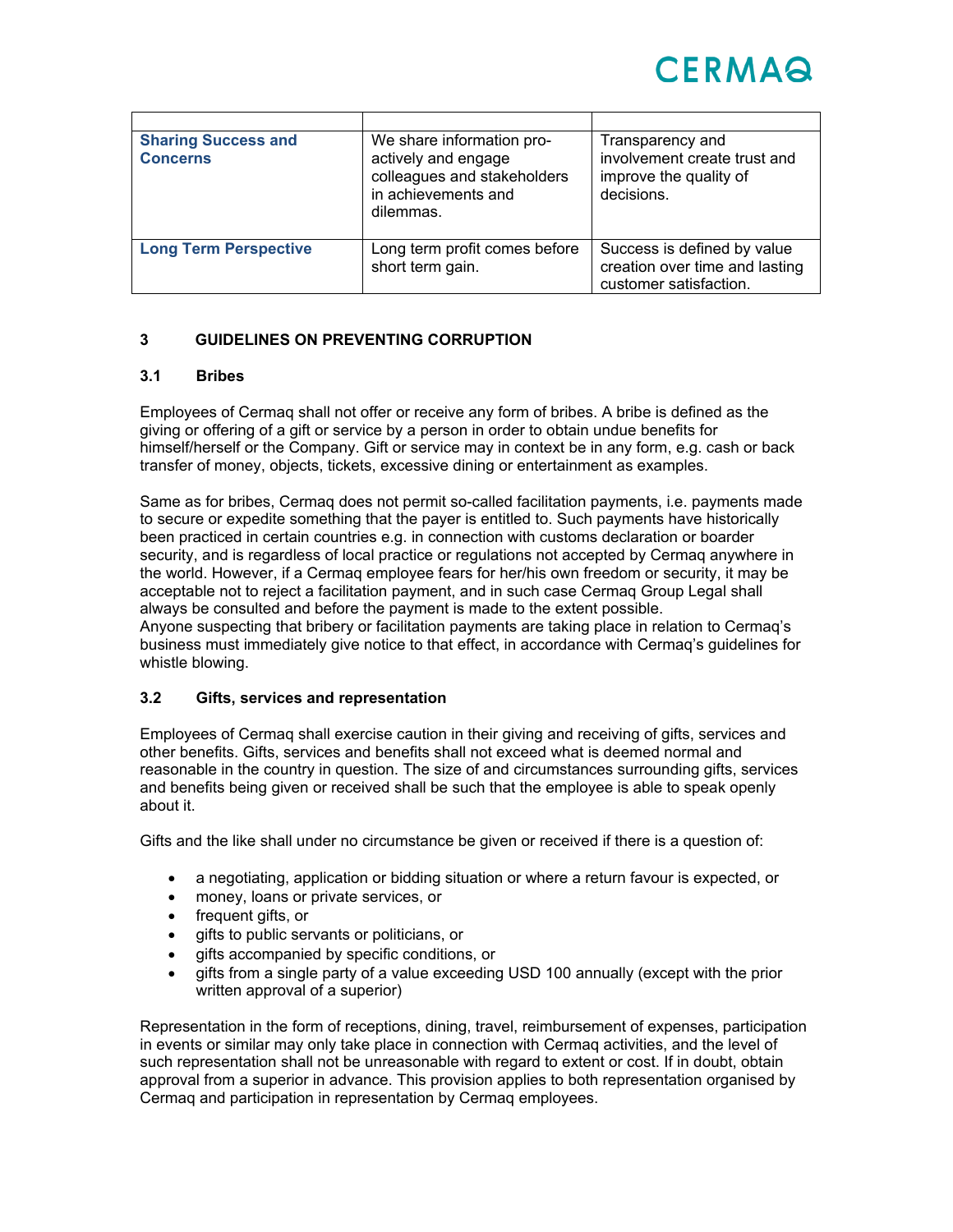

Representation involving spouses, friends or relatives is as a main rule not acceptable and exceptions must be considered carefully and may only take place when there is a good reason and after prior written approval by Cermaq Group Legal.

In addition to this Code employees should also comply with local rules, including taxation rules.

#### **3.3 Use of agents and consultants**

Employees of Cermaq shall exercise caution in the use of agents, consultants and other associated persons or companies, particularly when entering into in new markets and countries.

Use of agents, consultants or other associated persons or companies must be approved in writing by a member of Cermaq Central Management Team prior to engagement if any of the following alternatives apply

- The engagement is outside the ordinary course of business
- The engagement is relating to any dealings or contact with public officials
- The proposed partner is unknown to the company or
- The compensation is of an unusual character.

Not in any event shall payments be made to agents, consultants or other associated persons or companies in circumstances which could rise to a suspicion that any portion of such payments could be provided to public officials to procure improper conduct.

If there is any doubt related to the applicability of the restrictions regarding use of consultants and agents, it is important to actively inform your superior and Cermaq Group Legal to seek clarification. All sales agent agreements shall be reviewed by Group Legal prior to execution.

#### **3.4 Consultation in case of doubt**

If an employee is in doubt as to whether a payment, gift, service or representation is in breach of this Code or the objective behind the Code, the issue should be discussed in advance with the employee's superior.

#### **4 INTEGRITY AND CONFLICTS OF INTEREST**

#### **4.1 Conflicts of interest**

Employees of Cermaq must not seek to obtain benefits for themselves or their associates that are undue or that in any other way could be deemed to be in conflict with Cermaq's interests or harm its reputation.

#### **4.2 Appointments, positions and ownership in external enterprises**

Employees of Cermaq should not become involved in issues or enter into agreements that may come into conflict with or harm Cermaq's interests. This also applies to cases where questions can be raised about the person's integrity because the person, the person's family or other close associates of the person have financial interests in the case relating to Cermaq.

Employees of Cermaq must avoid circumstances or agreements that may influence the person's actions or judgment and raise doubts about their integrity. Other enterprises, organisations or individuals, including the person himself/herself, shall not be given undue benefits.

Employees of Cermaq shall avoid ownership or board positions in other enterprises if they could conceivably weaken the person's loyalty to Cermaq. Employees of Cermaq shall not have board positions or investments in shares in enterprises that compete with or have business relationships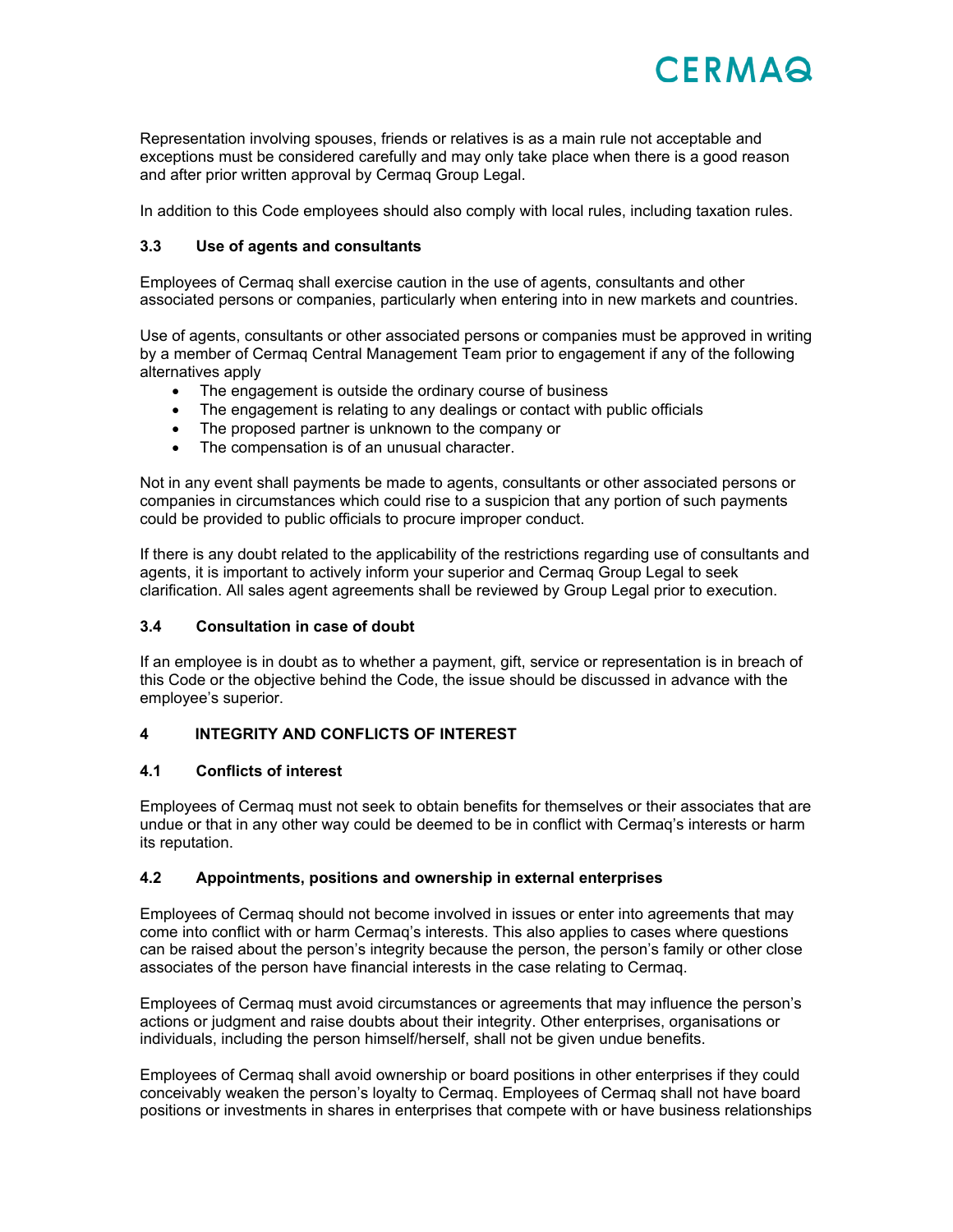

with Cermaq. If there is doubt about this restriction, please seek prior written clarification or approval from your immediate superior as well as from Cermaq Group Legal.

#### **4.3 Political activity**

Cermaq does not give any form of financial or other support directly to political parties. The company may support or voice political views in cases that concern its business interests.

#### **4.4 Ban on procurement of sexual services**

The procurement of sexual services on business trips or when carrying out assignments or work for Cermaq is unacceptable and shall not take place.

Note that procurement of sexual services is prohibited by law in Norway. For Norwegian citizens and persons with permanent residence in Norway this prohibition applies also abroad.

#### **5 COMPETITION LAWS AND REGULATIONS**

#### **5.1 General**

Various competition laws and regulations apply in all the countries where Cermaq has operations. In common for these various sets of laws and regulations are that very strict sanctions can be imposed for violations. In some jurisdictions, violations may also lead to personal criminal liability. In the event of doubt as to whether the regulations may have been violated, your superior and/or Cermaq Group legal shall always be consulted.

Cermaq's employees shall not under any circumstances violate or contribute to violation of general or particular competition regulations, by e.g. illegal price cooperation, illegal market allocation or other any other conduct or behaviour in violation of current competition legislation.

#### **5.2 Particular duty to caution**

Cermaq's employees are imposed with a particular duty to act with caution when in contact with competitors.

Under no circumstance shall any information that neither directly nor indirectly, may affect future market behaviour be exchanged with competitors (including information regarding prices, production volumes, market data, customer relations or similar). In the event that an employee involuntarily receives such information, the superior shall be notified immediately.

If an employee has any doubt as to whether something may violate competition regulations, this should always be discussed with the employee's superior and/or Cermaq Group legal.

#### **6 SANCTIONS**

According to law and contractual obligations, Cermaq is required to comply with various sanctions against persons, companies or countries implemented by the countries we are established in. The consequences of violating sanctions can be severe, both personal and corporate criminal liability can be imposed, including both large fines and imprisonment.

Cermaq's employees shall not under any circumstances violate or contribute to violation of sanctions implemented by the UN, the US, the EU or any of the countries in which we operate in.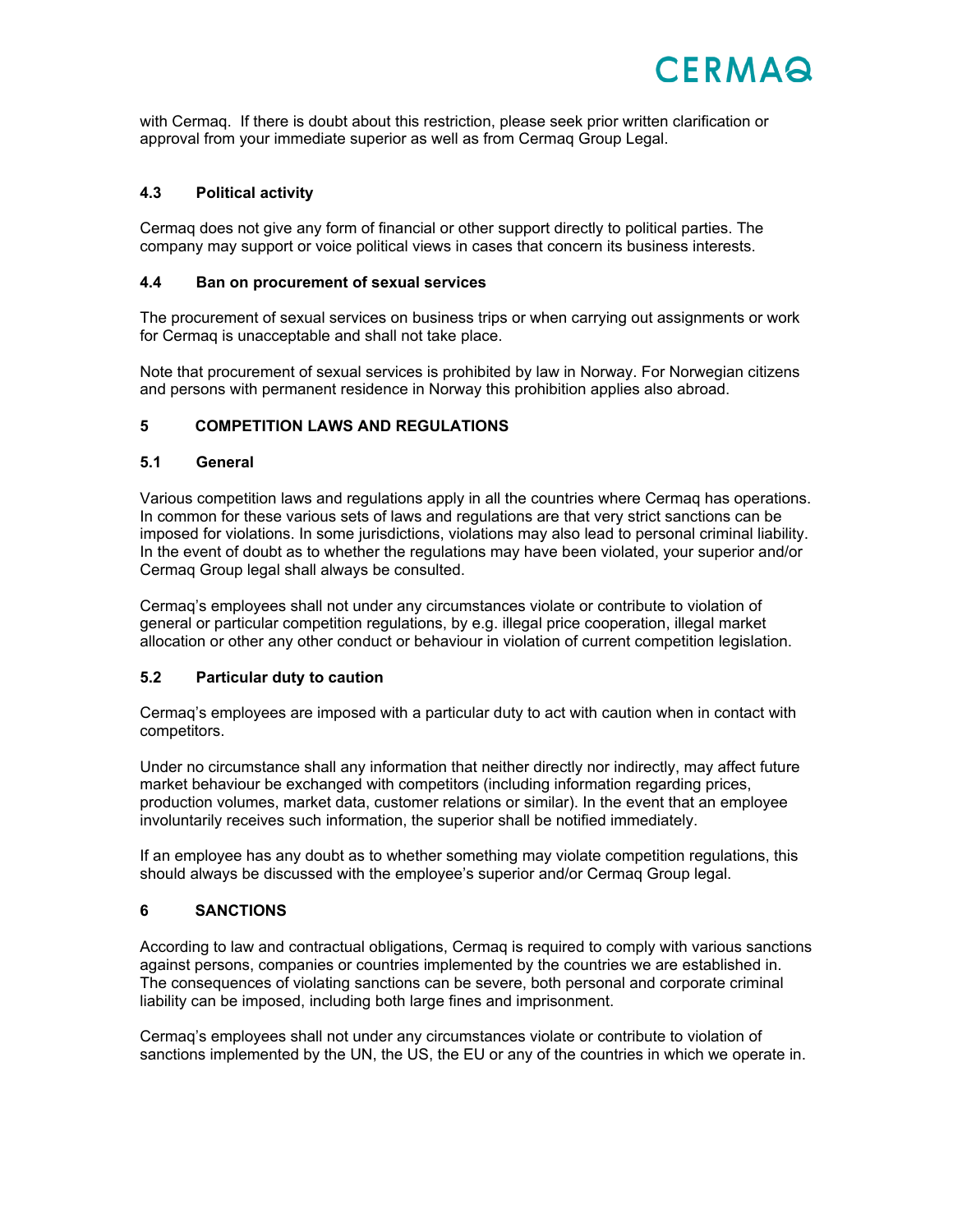

If an employee has any doubt as to whether something may violate sanctions that Cermaq is required to comply with, this should always be discussed with the employee's superior and/or Cermaq Group legal.

#### **7 COMPLIANCE WITH OTHER LAWS AND REGULATIONS**

Compliance with all current laws and regulations at any time forms the basis for Cermaq's activities in all countries. Employees of Cermaq shall contribute to Cermaq's acting in compliance with laws and regulations stipulated by the authorities in the countries in which we operate.

Companies, employees and board members in the Cermaq group shall comply with all relevant laws and regulations when acting on behalf of the company, including reporting requirements and the payment of taxes.

#### **8 CORPORATE RESPONSIBILITY**

#### **8.1 Introduction**

Corporate responsibility is an integrated part of Cermaq's business practices.

The company has a responsibility for the people, communities and environment affected by its business. Through sustainable aquaculture, Cermaq makes a contribution to the effective production of food and employment and economic activity in many rural areas.

Cermaq shall conduct its business so that it does not reduce the potential for future production on the basis of the same resources.

Research and development are key to the company's value chain. Research and development help create efficiency and improvements that protect future sustainability. The company's research is based on co-operation with other research communities and knowledge transfer to all companies within the group.

#### **8.2 Sustainability in Cermaq**

Sustainability is one of four pillars of Cermaq's business strategy and the company's objective is to be a sustainability leader. Cermaq has integrated the UN Sustainable Development Goals (SDGs) in its work and is actively pursuing them through five focus areas:

- Healthy and nutritious food
- Thriving oceans
- People leadership
- Responsible production
- Climate action

Each focus area corresponds to a specific UN goal assessed as a goal that Cermaq has a significant opportunity to impact. These goals are: Zero hunger (SDG 2), Decent work and economic growth (SDG 8), Responsible consumption and production (SDG 12), Climate action (SDG 13) and Life below water (SDG 14).

Central principles in Cermaq's work is to ensure healthy fish in healthy environment, responsible sourcing of fish feed and sustainable feed ingredients, reduction of the environmental impact of its activities, good working conditions and a good dialogue with local communities. Cermaq shall work to deliver a high product quality to its customers, produced responsibly in an environmentally, socially and economically sustainable way.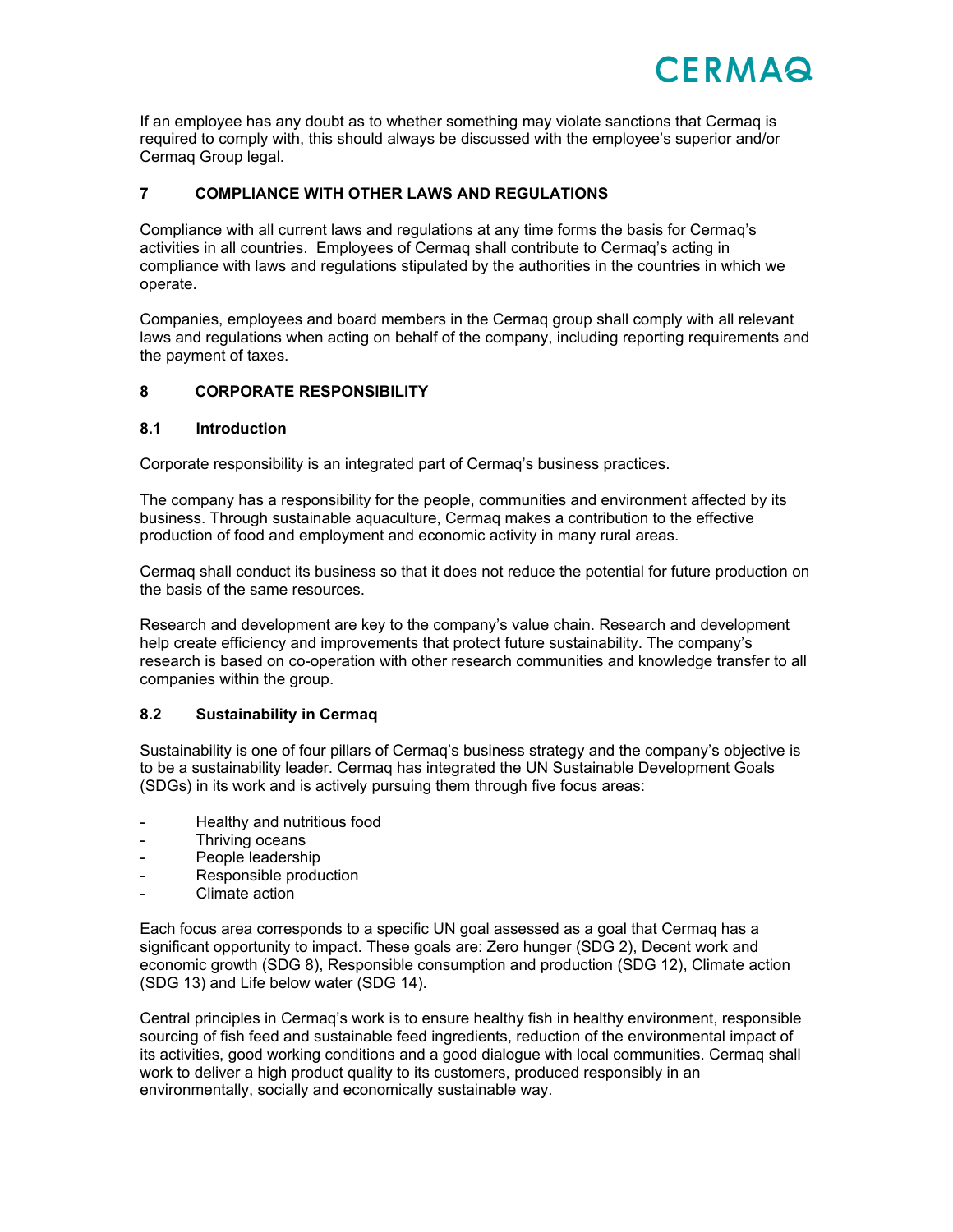## CFRMAQ

Cermaq's performance and progress is measured through a set of sustainability indicators, which are published annually in Cermaq's sustainability report.

#### **8.3 External standards adopted by Cermaq**

Cermaq shall comply with the principles of the UN's Global Compact, which include:

#### *1. Human rights*

Businesses should support and respect the protection of internationally proclaimed human rights and make sure that they are not complicit in human rights abuses.

#### *2. Labour*

Businesses should uphold the freedom of association and the effective recognition of the right to collective bargaining, the elimination of all forms of forced and compulsory labour, the effectively abolition of child labour and the elimination of discrimination in respect of employment and occupation.

#### *3. Environment*

Businesses should support a precautionary approach to environmental challenges, undertake initiatives to promote greater environmental responsibility and encourage the development and diffusion of environmentally friendly technologies.

#### *4. Anti-corruption*

Businesses should work against corruption in all its forms, including extortion and bribery.

Cermaq shall follow OECD guidelines for multinational companies.

#### **8.4 Cermaq suppliers shall have standards for ethics and corporate social responsibility and follow the UN Global Compact principles**

Suppliers that are in breach with basic standards for ethics and corporate social responsibilities can be rejected as a supplier to Cermaq, and can be disqualified for tenders. Also, if noncompliant with central standards for ethics and corporate social responsibilities, Cermaq will work with the supplier to obtain improvements, and end the supplier relation if improvements do not succeed.

Cermaq employees, who obtain knowledge about incidents that are in breach with laws or Cermaq standards for ethics and corporate social responsibilities, shall inform their superior or notify in accordance with Cermaq guidelines for whistle blowing.

#### **8.5 Good working conditions**

All employees at Cermaq shall enjoy a high level of safety in their work. We aim for all companies with operational activities to be certified according to the OHSAS 18001 standard for the working environment and safety.

We expect our suppliers to operate to responsible labour standards, and we will work with our suppliers to make improvements.

Employees should receive systematic training. Cermaq shall make arrangements to develop the skills of individual employees.

Cermaq shall have an inclusive working environment. Discrimination on the basis of ethnic background, nationality, language, gender, sexual identity or religious faith shall not occur. Companies in the group shall promote equal opportunities and fair treatment of all employees.